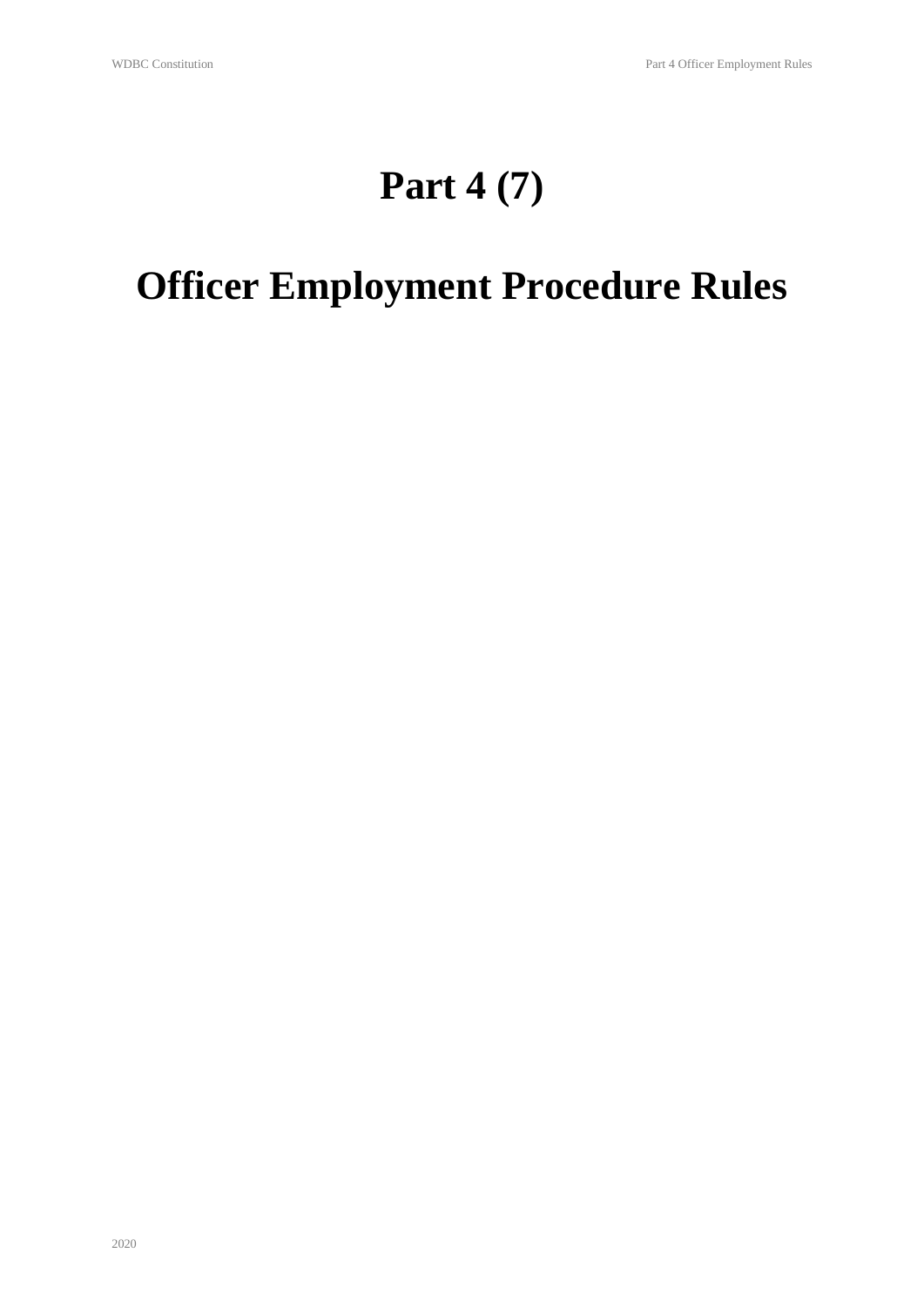# **Officer Employment Procedure Rules**

#### **1. Recruitment and Appointment**

- (a) Declarations.
	- (i) The Council will draw up a statement requiring any candidate for appointment as an officer to state in writing whether they are the parent, grandparent, spouse or partner, child, stepchild, adopted child, grandchild, brother, sister, uncle, aunt, nephew or niece of an existing Councillor or officer of the Council; or of the spouse or partner of such persons;
	- (ii) No candidate so related to a Councillor or an officer will be appointed without the authority of the relevant Senior Officer or an officer nominated by him/her.
- (b) Seeking support for appointment.
	- (i) The Council will disqualify any applicant who directly or indirectly seeks the support of any Councillor for any appointment with the Council. The content of this paragraph will be included in any recruitment information;
	- (ii) No Councillor will seek support for any person for any appointment with the Council.

#### **2. Recruitment of Head of Paid Service and Directors**

Where the Council proposes to appoint a Chief Officer and it is not proposed that the appointment be made exclusively from among their existing officers, the Council will:

- (a) draw up a statement specifying:
	- (i) the duties of the officer concerned; and
	- (ii) any qualifications or qualities to be sought in the person to be appointed;
- (b) make arrangements for the post to be advertised in such a way as is likely to bring it to the attention of persons who are qualified to apply for it; and
- (c) make arrangements for a copy of the statement mentioned in paragraph (a) to be sent to any person on request.

#### **3. Appointment of Head of Paid Service**

The Council will approve the appointment of the Head of Paid Service following the recommendation of such an appointment by a Member Panel.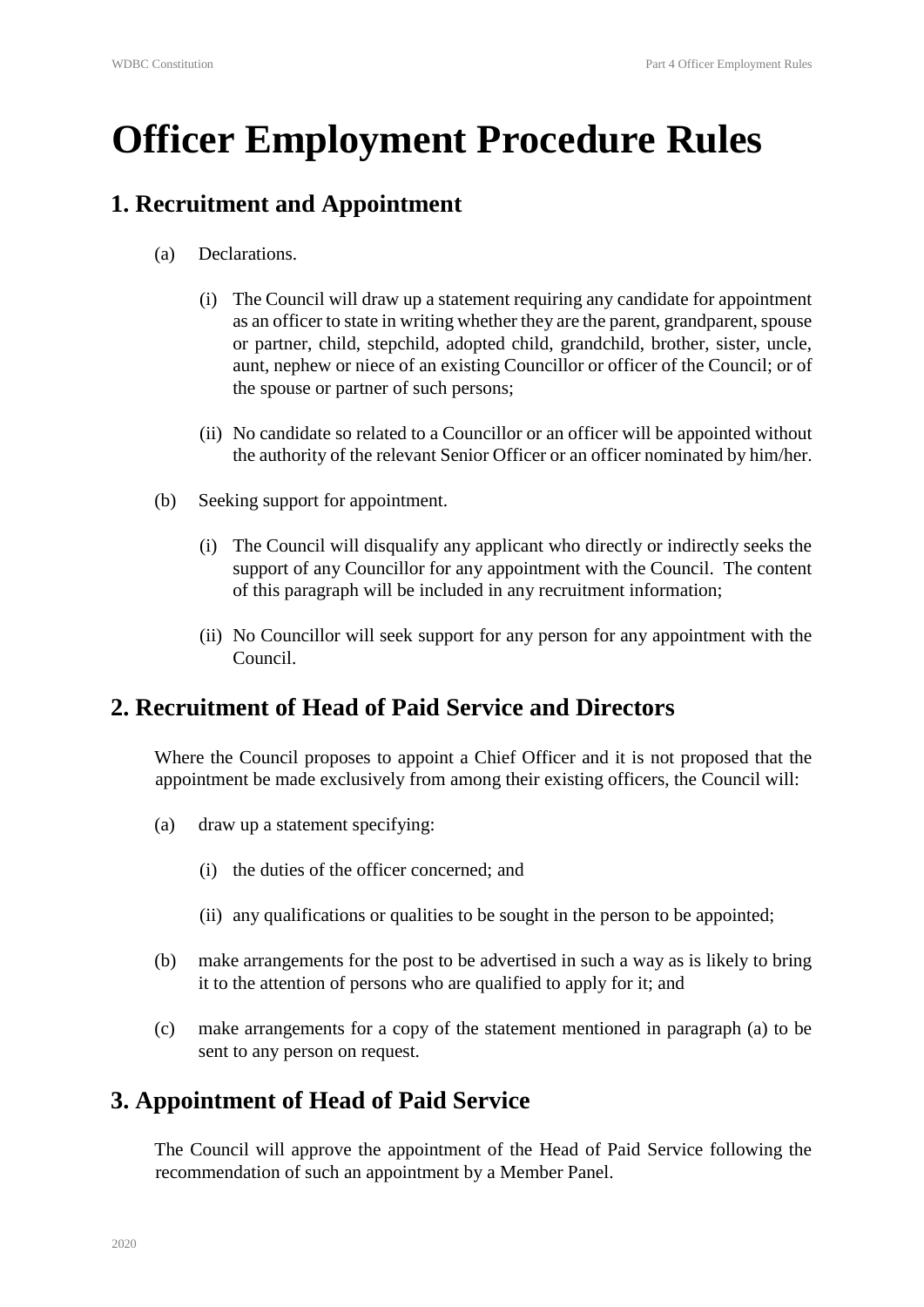### **4. Appointment of Chief Officers**

The Head of Paid Service will appoint Chief Officers with input from the relevant Chairman and Vice Chairman.

### **5. Other Appointments**

- (a) Officers below Chief Officers: Appointments, dismissals of and taking disciplinary action against officers below Chief Officers and Section 151 Officer (other than assistants to political groups) is the responsibility of the Head of Paid Service or his/her nominee, and may not be made by Councillors.
- (b) Assistants to Political Groups: Appointment of an assistant to a political group shall be made in accordance with the wishes of that political group.

### **6. Disciplinary Action**

- (a) No dismissal of the Council's statutory officers, namely Head of Paid Service, Section 151 Officer and Monitoring Officer is permitted except in accordance with the procedures set out in the Local Authorities (Standing Orders) (England) (Amendment) Regulations 2015 (SI 881/2015)
- (b) Suspension: The Head of Paid Service, Chief Finance Officer and Monitoring Officer may be suspended by a Panel whilst an investigation takes place into alleged misconduct. That suspension will be on full pay and last no longer than two months.
- (c) Councillors will not be involved in the disciplinary action against any officer below Chief Officer or Statutory Officer save as in accordance with 6 above and except where such involvement is necessary for any investigation or inquiry into alleged misconduct, though the Council's disciplinary, capability and related procedures, as adopted from time to time, may allow a right of appeal to Members in respect of disciplinary action.

#### **7. Dismissal**

Councillors will not be involved in the dismissal of any officer below Chief Officer or Statutory Officer save as in accordance with 6 above and except where such involvement is necessary for any investigation or inquiry into alleged misconduct, though the Council's disciplinary, capability and related procedures, as adopted from time to time may allow a right of appeal to Members in respect of dismissals.